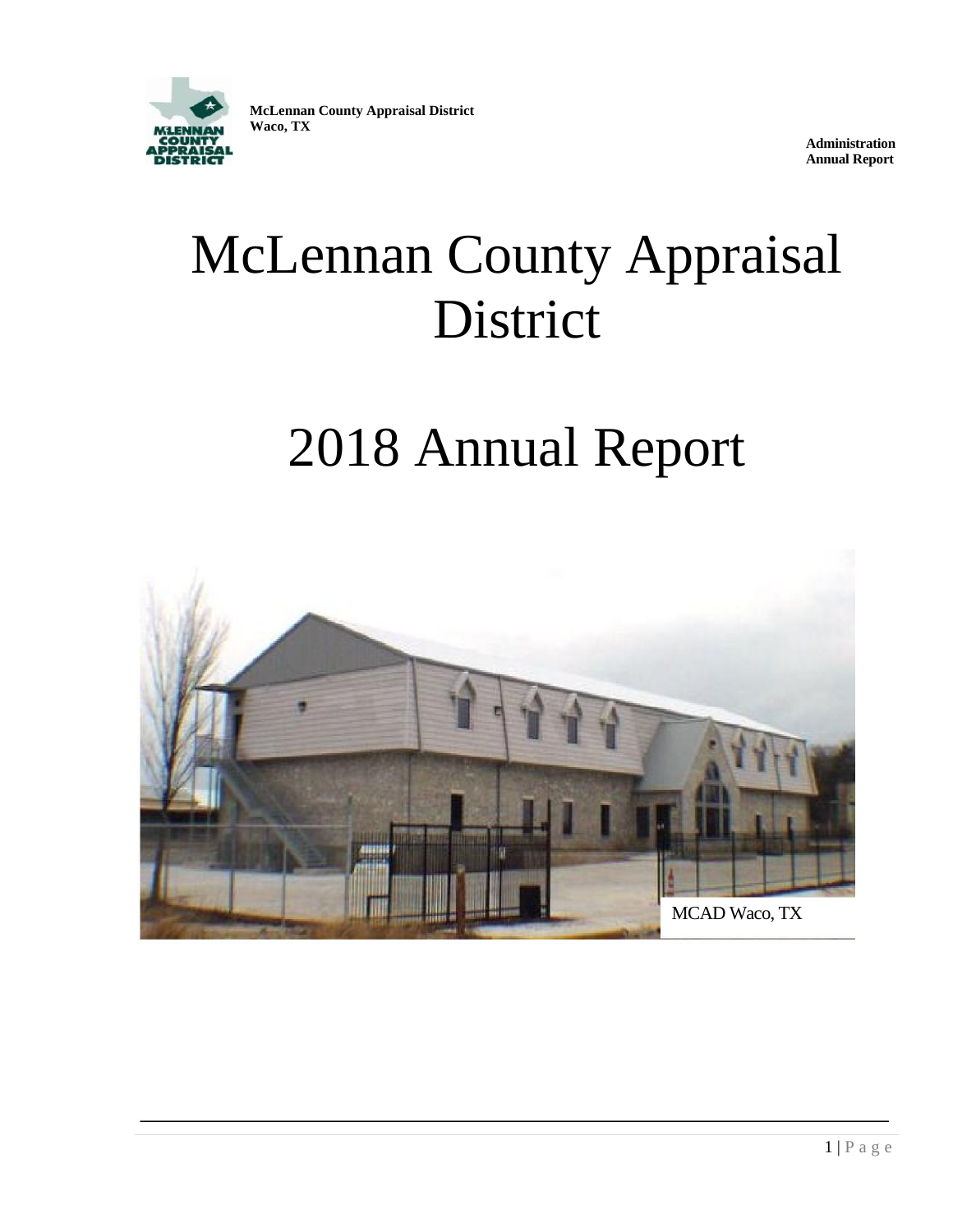# **Appraisal District Overview**

The McLennan County Appraisal District (the District) is responsible for approximately 122,500 real and personal property accounts covering approximately 1,198 square miles. The District is responsible for appraising property for numerous entities comprised of twenty (20) school districts, nineteen (19) cities, four (4) special districts, McLennan County and McLennan Community College.

# **McLennan County Appraisal District Jurisdiction Value Information and Types of Property**

The 2018 Certified Appraised Value of McLennan County was \$23,996,572,701. The 2018 Certified Taxable Value was \$16,947,709,721

In 2018, there was a total of \$371,099,990 of new property value in McLennan County. Of this amount, \$330,200,916 was taxable value.

The 2018 Certified Totals 00 – McLennan County Report, Appendix A, provides:

- A summary of value information in McLennan County
- Outlines the different types of properties, real and personal property, by property use type as determined by state code listing.

# **Software Systems**

To maintain, process and analyze all of this property information, appraisal records are maintained in a computer automated mass appraisal (CAMA) system. Harris Govern is the District's appraisal software vendor. Information about this company is located at their website [http://www.trueautomation.com/.](http://www.trueautomation.com/)



Mapping records are maintained in a computer GIS system database. ESRI is the District's mapping software vendor. If you would like more information about this company, visit their website at [http://www.esri.com/.](http://www.esri.com/)

A map of the independent school districts in McLennan County is included in Appendix A.

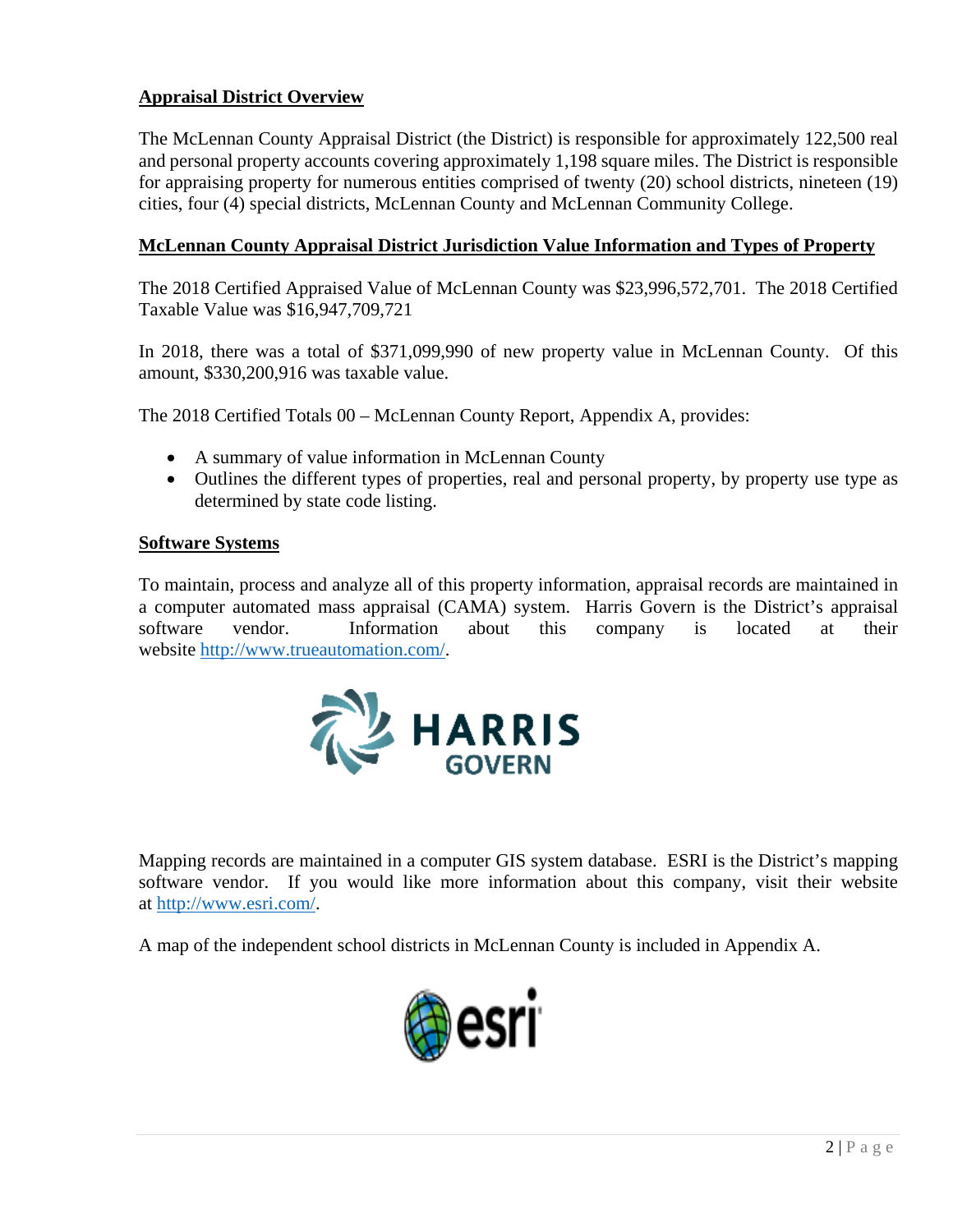# **New Projects and Accomplishments**

The Chief Appraiser and management staff continued to seek ways to improve customer service provided to the citizens of McLennan County in 2018. Additional training was added for the staff to attend. In 2018, the District continued the opportunities citizens have to provide feedback relating to the service they received from District staff by use of additional survey questionnaires, regardless if their contact with the District was by phone or in person. Input received from property owners is included in training as applicable to District operations.

In addition to the continued focus on customer service, major projects completed by the District in 2018 were:

- 1. Electronically filed protests were expanded to all properties in the county along with the ability to download district evidence in advance of a hearing.
- 2. Protest hearings may now be conducted via teleconference and will hopefully make the process more available to disabled persons or people who have limited work flexibility.
- 3. District telephones were upgraded to handle higher call volume.
- 4. Successfully completed the MAP Audit for 2017.

#### **Property and Uses Information**

Property characteristic data is recorded for each property to be appraised. Resources for the discovery, describing, and listing of property include, but are not limited to the following: field inspections by appraisal staff, aerial photography, renditions, deed records, plat records and assumed name certificates filed for record with the McLennan County Clerk's office, city building permits, local fee appraisers, builders, realtors, newspaper publications, maps and other appraisal records of the District.

Construction costs are gathered from available sources including, but not limited to the Marshall and Swift Valuation Service and local builders and developers for use in the cost approach to value.

Information for the sales comparison approach is gathered from properties within the appraisal district through the mailing of questionnaires to grantors and grantees, utilization of the local Multiple Listing Service (MLS), and other available sources deemed reliable.

Sales data is entered into the "Sales Module" of the appraisal database making it available for use by appraisal staff. Sales are checked for validity by appraisal and clerical staff. Rental rates, expenses and occupancy rates are gathered on income producing properties for use in the income approach to value through questionnaire mailings, owner filed property reports and telephone surveys. Income and expense information is entered into a spreadsheet database for analysis and use by district appraisal staff.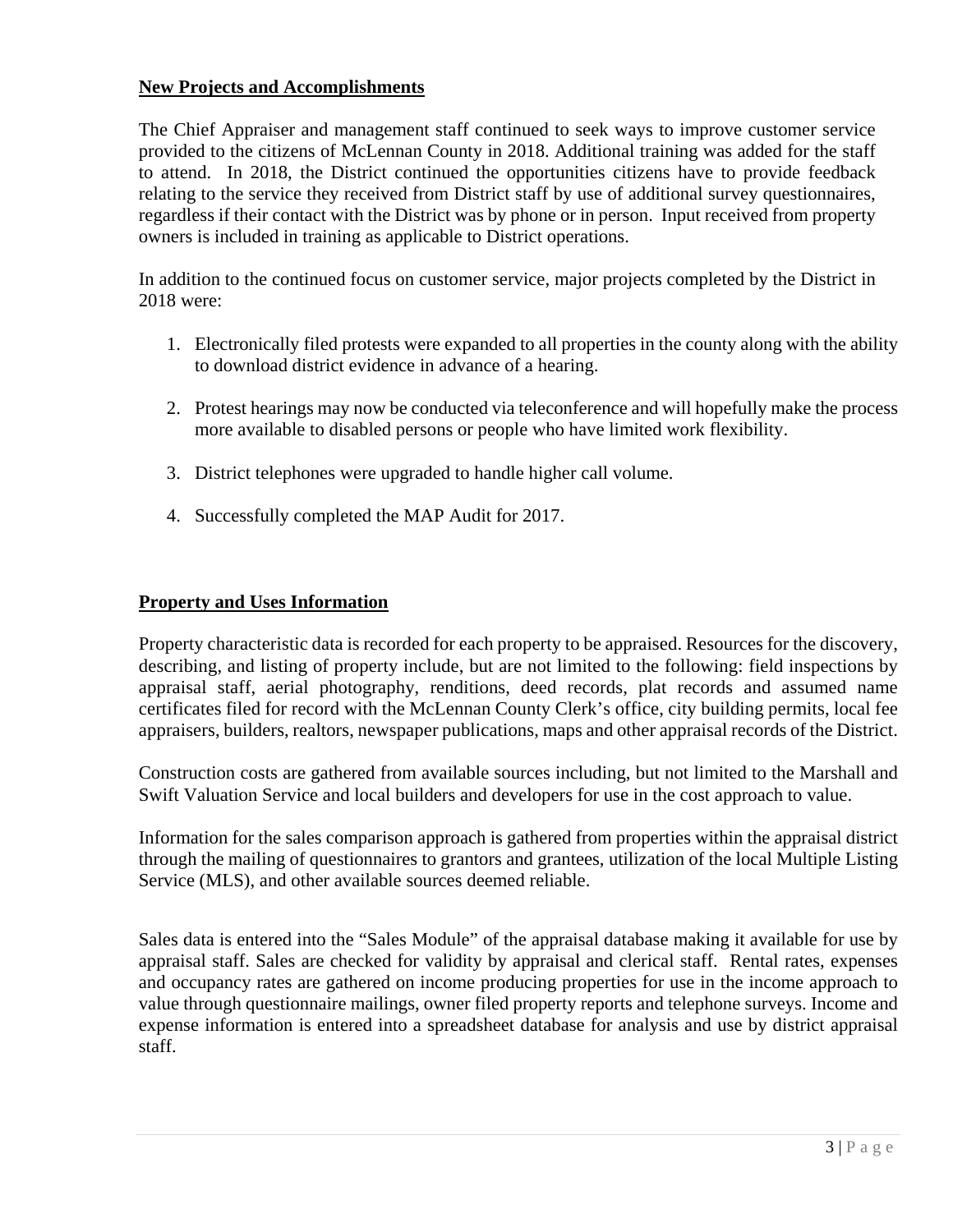General trends in new construction techniques, construction costs, interest rates and other pertinent data are gathered from various sources such as trade journals, Marshall and Swift Valuation Service, university real estate research centers and other sources deemed appropriate and reliable.

Information relating to business personal property is collected during the normal inspection process and through owner filed renditions and property reports. Costs are also researched for personal property using NADA Guides and other sources.

# **Exemption Information**

Property tax exemptions allowed are established by law and awarded by the District as required by law. In 2018, there was a total of \$6,594,072,846 of state and local exemptions awarded to McLennan County properties.

A listing of exemption type, number of each exemption and value amounts by type in McLennan County is listed on the certified report copy in Appendix A.

Exemption forms can be located on the District website at:

<http://www.mclennancad.org/index.php/Forms>

Additional exemption forms can be found on the Comptroller website at:

<https://www.comptroller.texas.gov/taxes/property-tax/forms/>

home » taxes » property tax » forms



# **PROPERTY TAX FORMS**

The forms listed below are PDF files. They include graphics, fillable form fields, scripts and functionality that work best with the free Adobe Reader. While other browsers and viewers may open these files, they may not function as intended unless you download and install the latest version of Adobe Reader C.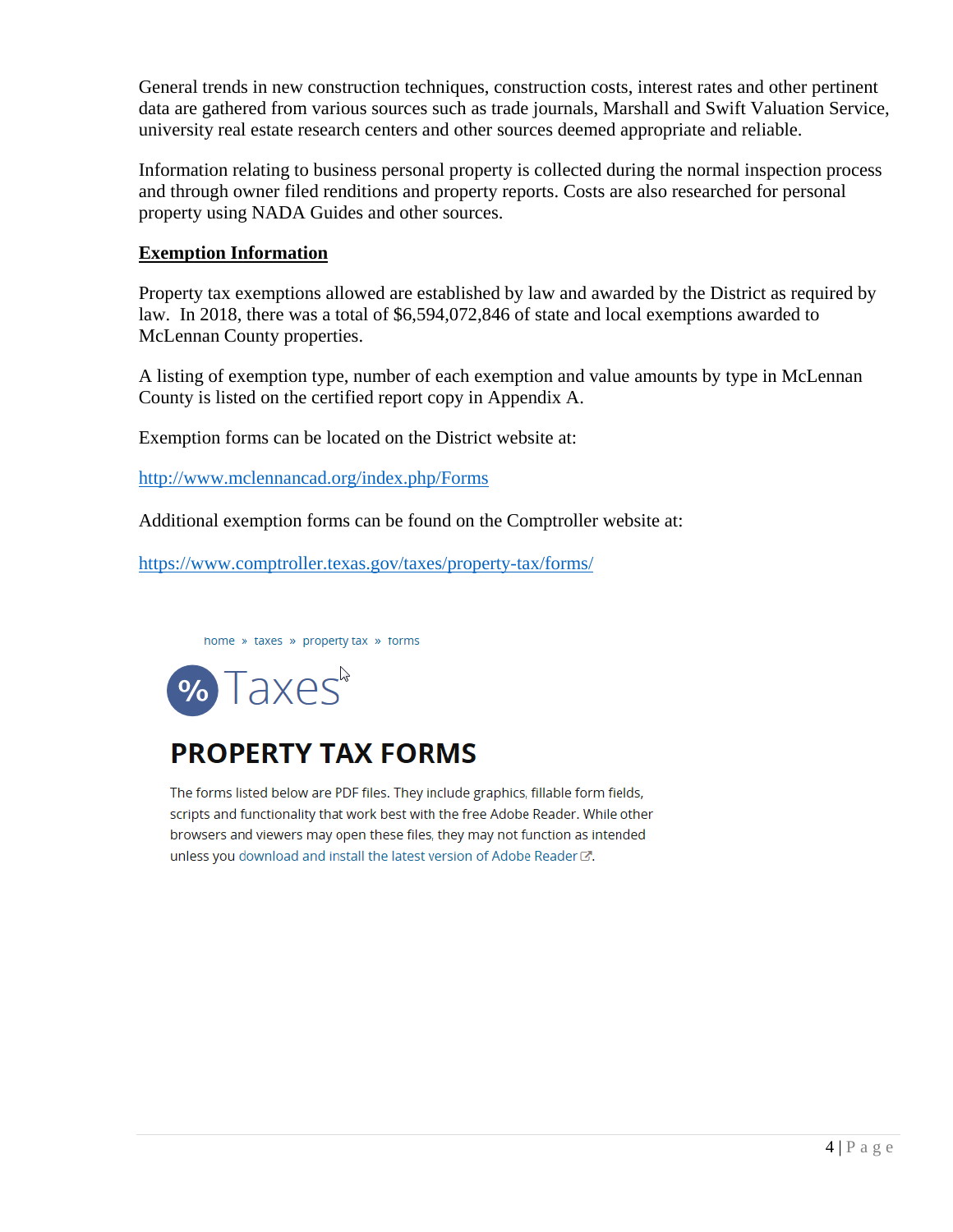# **Ratio Study Information**

A ratio analysis is performed by District staff for all types of property to determine the accuracy of schedules and properties that need visual inspection or reappraisal. Ratio studies relating to the properties in McLennan County are also performed as an audit process by the Texas Comptroller of Public Accounts Property Tax Assistance Division (PTAD).

**The 2016 Property Value Study conducted by the Property Tax Assistance Division found that the District was at a 97% Median of Appraised Value. 2018 study is currently being conducted and results should be posted by January of 2019.**



Copies of the most current ratio study analysis results by the Comptroller of Public Accounts Property Tax Assistance Division can be obtained by accessing the Texas Comptroller of Public Accounts website. The URL address for this information, by school district is:

[https://www.comptroller.texas.gov/data/property-tax/pvs/2018p/1610000001A.php](https://www.comptroller.texas.gov/data/property-tax/pvs/2016p/1610000001A.php)

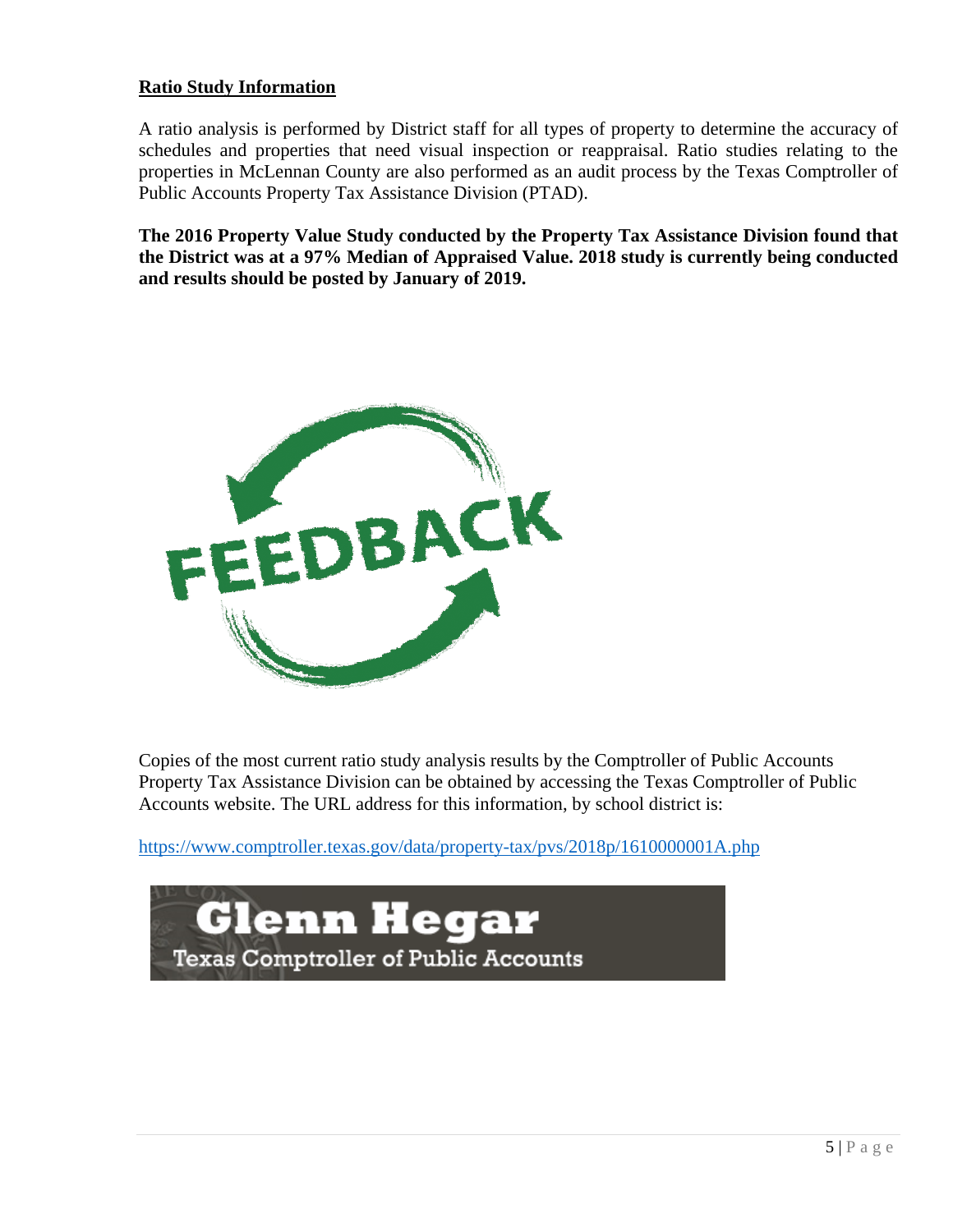#### **Appraisal Appeals**

The District provides the public information to value appeal matters on its website at [http://www.mclennancad.org/index.php/Tax\\_Information](http://www.mclennancad.org/index.php/Tax_Information) on the Tax Information tab.



In 2018, property owners filed approximately 15,338 appraisal value appeals with the Appraisal Review Board of McLennan County.

Property owners also had the opportunity during April and May 2018 to meet with District appraisers to discuss their appraised value.

#### **Audit Information - State**

Texas Comptroller of Public Accounts Property Tax Assistance Division conducts biennial Methods and Assistance Program (MAP) audits of the McLennan County Appraisal District operations as required by law.

**2017 was a MAP audit year for the District. The final results of this audit was a perfect score of 100%! The Comptroller's 2017 MAP Report can be reviewed at:**

[https://www.comptroller.texas.gov/taxes/property-tax/map/2018/index.php](https://www.comptroller.texas.gov/taxes/property-tax/map/2017/index.php)

**In 2015,** T**he District also scored a grade of 100% on the MAP audit conducted by the Texas Comptroller of Public Accounts. A copy of this audit report can be found at:** 

<https://www.comptroller.texas.gov/taxes/property-tax/map/2015/index.php>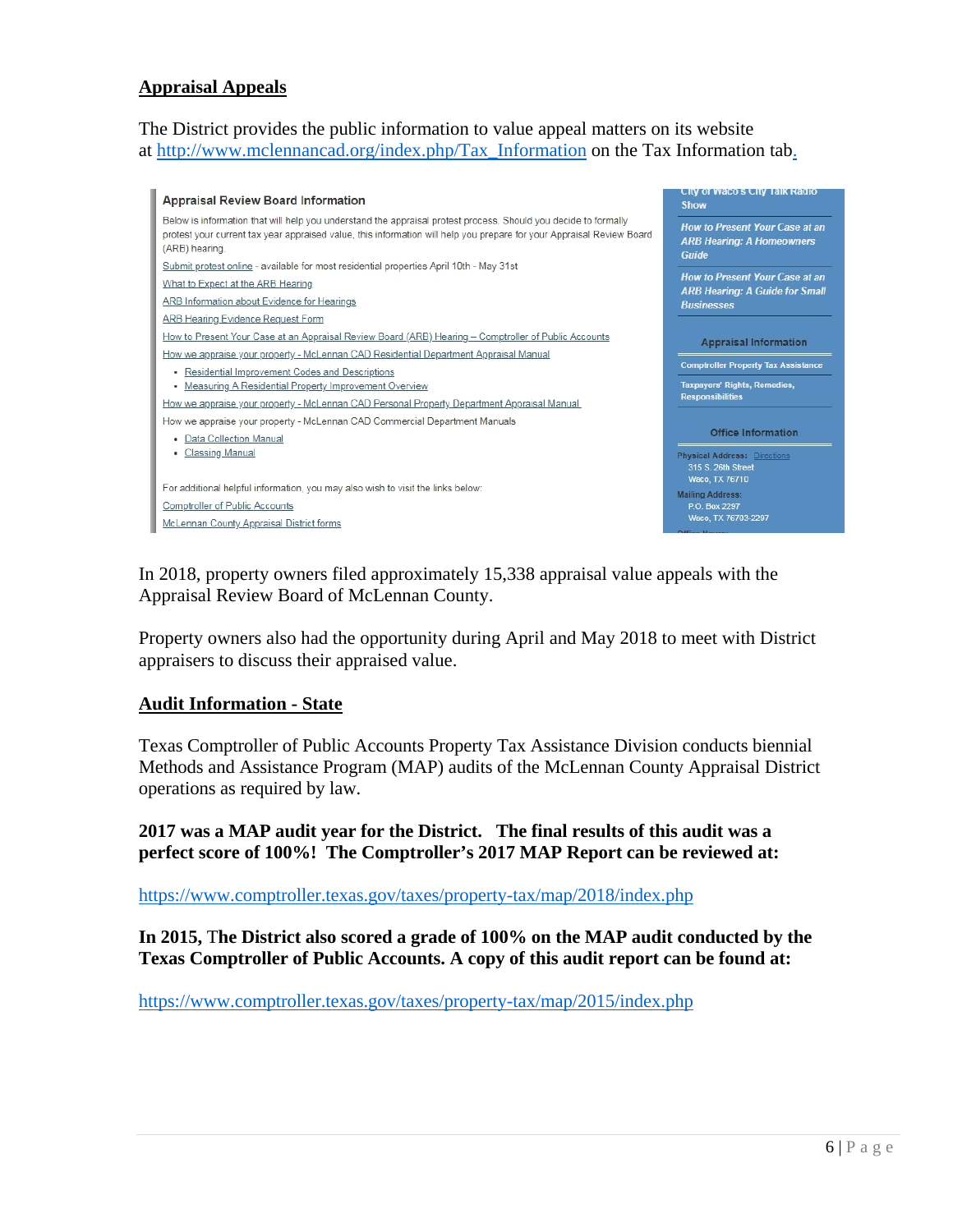# **Audit Information - Financial**

District financial audits are performed annually by an outside audit firm. Copies of the District's financial audits can be obtained by contacting the District's Public Information Officer P.O. Box 2297 Waco, TX 76703.



#### **Press Releases, Public Service Announcements and Legislative Updates**

Important information relating to matters or District current activities are sent to the press. District announcements or updates on legislative matters can be found on the District's website [http://www.mclennancad.org](http://www.mclennancad.org/)

Newspaper ads are placed at different times of the year to alert property owners of the timing of important event due dates. Public service announcement are also sent to television and radio stations as well as county newspapers on important District events.

#### **Website Usage by the Public**

In 2018, approximately 130,000 citizens utilized the McLennan County Appraisal District website for public information and to download forms.

| <b>Acquisition</b>                              |                                              |                                                    | <b>Behavior</b>                                    |                                             |                                                     |
|-------------------------------------------------|----------------------------------------------|----------------------------------------------------|----------------------------------------------------|---------------------------------------------|-----------------------------------------------------|
| <b>Sessions</b>                                 | % New<br><b>Sessions</b>                     | <b>New</b><br><b>Users</b>                         | <b>Bounce</b><br>Rate                              | Pages /<br>Session                          | <b>Avg. Session</b><br><b>Duration</b>              |
| 400.492<br>% of Total:<br>100.00%<br>(400, 492) | 32.11%<br>Avg for View:<br>32.10%<br>(0.03%) | 128,592<br>% of<br>Total:<br>100.03%<br>(128, 550) | 84.74%<br>Avg for<br>View:<br>84.74%<br>$(0.00\%)$ | 1.28<br>Avg for View:<br>1.28<br>$(0.00\%)$ | 00:01:21<br>Avg for View:<br>00:01:21<br>$(0.00\%)$ |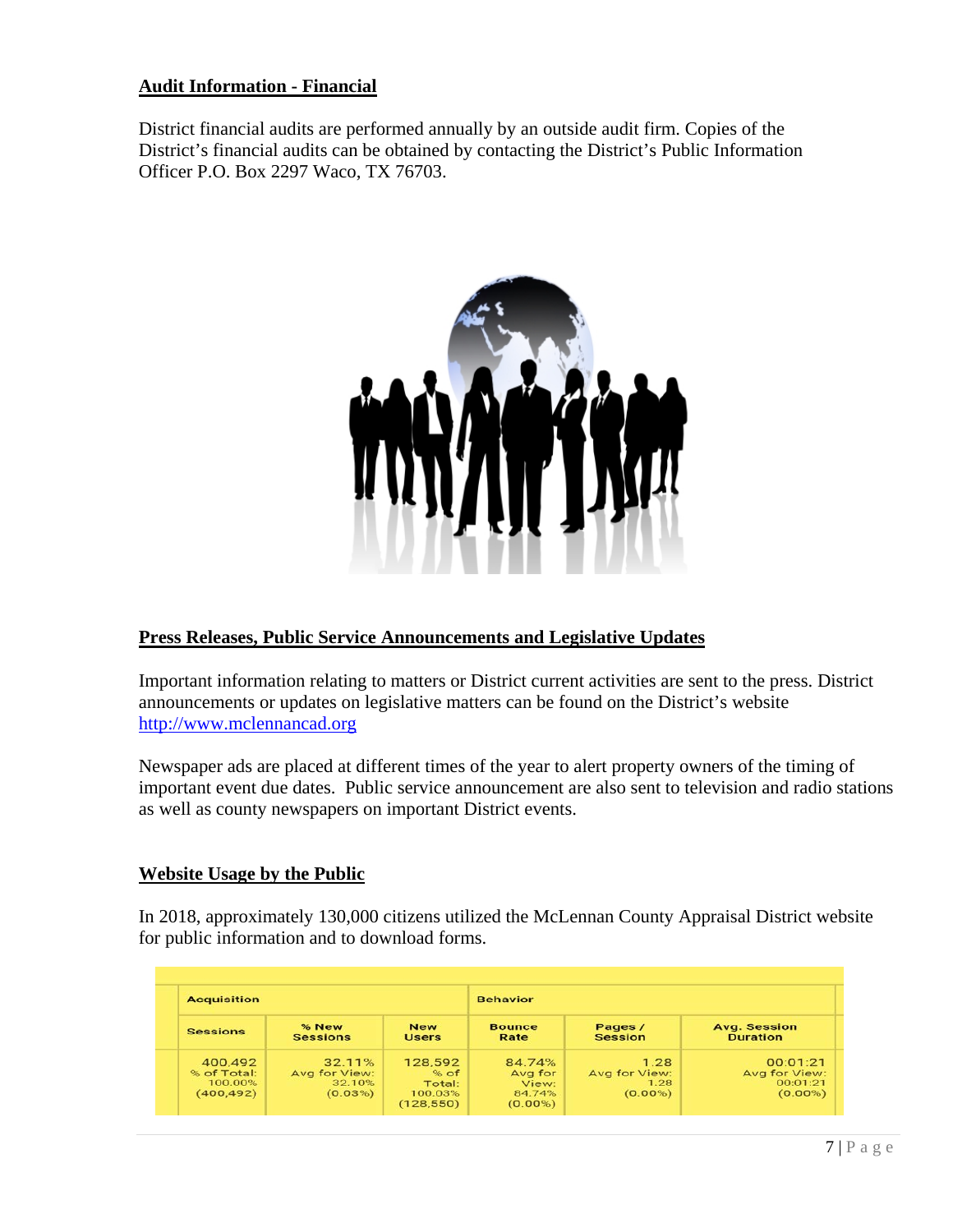# **Local Housing Information**

In addition to the certification data that can be provided by the District, an excellent source of local housing information can be found at the Texas A&M Real Estate Center website. The URL for this website is<http://www.recenter.tamu.edu/>



In McLennan County, there are:

- 69,091 Single Family Residences
- 2,779 Multiple Family Residences

The average market value of a property with a Homestead Exemption was \$177,368 in 2018.



Statistics for all property types in McLennan County can be found in the 2018 McLennan County Certified Totals report found in Appendix A of this document.